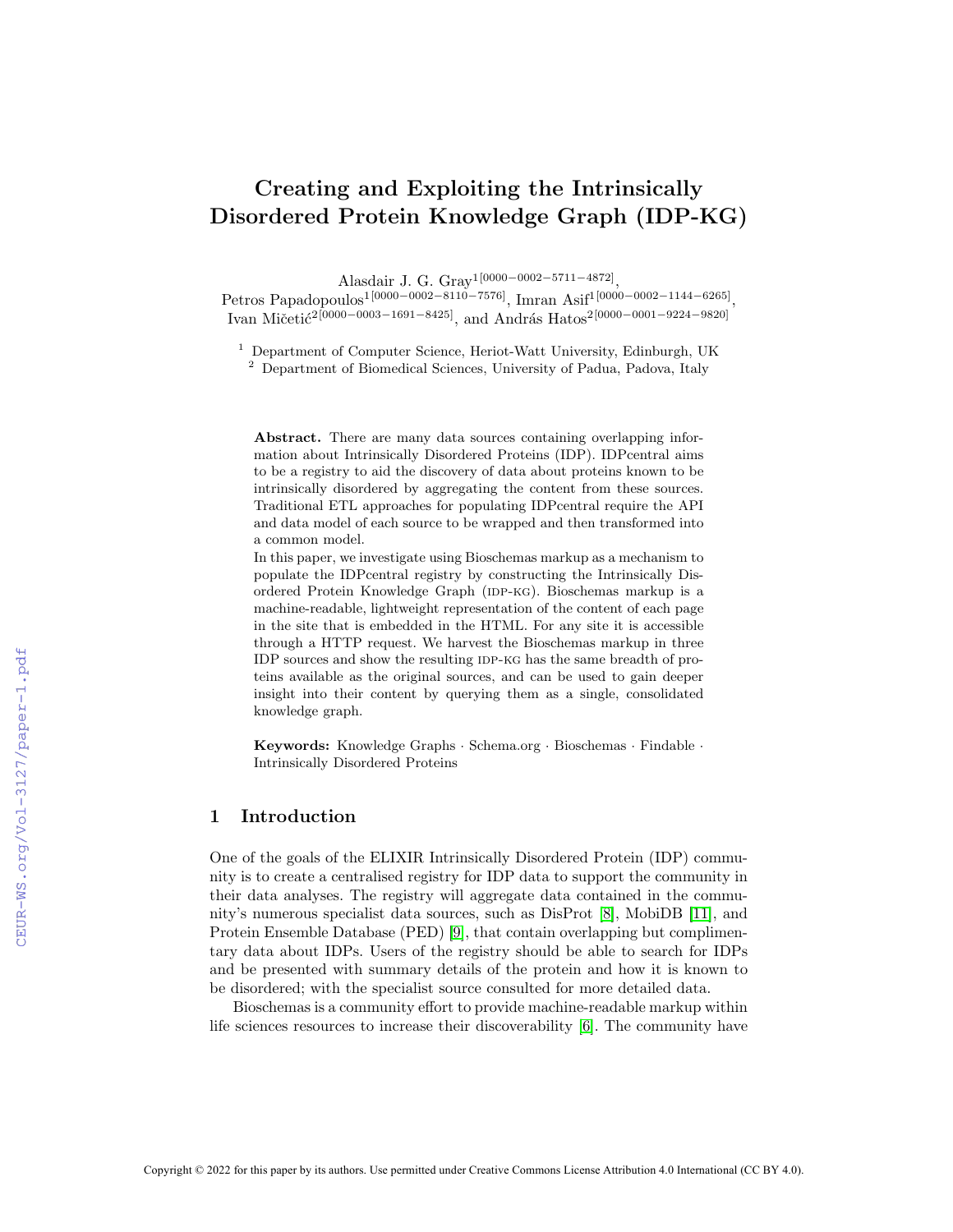developed extensions to the core Schema.org vocabulary [\[7\]](#page-9-0) to enable the representation of life science concepts such as proteins. Deployments of this markup have been made in several life sciences resources, including DisProt, MobiDB, and PED. Bioschemas also provide usage profiles that recommend which properties should be present in the markup to represent a specific resource. The purpose of these profiles is to simplify the consumption and use of the markup.

In this paper, we demonstrate that Bioschemas markup can be harvested to create a central repository of IDPs by creating the Intrinsically Disordered Proteins Knowledge Graph ( $IDP-KG<sup>3</sup>$  $IDP-KG<sup>3</sup>$  $IDP-KG<sup>3</sup>$ ). It is not sufficient to simply harvest all the markup into a single data repository. The concepts within the markup need to be identified and reconciled since the sources contain overlapping, and potentially conflicting, information about proteins but use different identifiers for the proteins. Therefore, the provenance of each statement should be tracked so that users of the registry can retrieve full details from the original data source.

## 2 Background

We will now discuss the background material for our work. Note that throughout this paper we will use CURIEs to link to items in databases. These can be resolved using [Identifiers.org.](https://identifiers.org/) Similarly, ontology terms will be given as CURIEs that correspond to the widely used prefixes given in [https://prefix.cc.](https://prefix.cc/)

## 2.1 Schema.org and Bioschemas

[Schema.org](https://schema.org) provides a way to add semantic markup to web pages to enable those web pages to become more understandable by the search engines that index them, and therefore to improve search results [\[7\]](#page-9-0). Markup is increasingly being applied to web pages as it boosts a site's ranking in search results. The markup in web pages also enhances the search experience for end users, e.g. enabling them to make more informed decisions when deciding between two search results, or by providing dedicated search portals such as Google Dataset Search [\[2\]](#page-9-1) or ELIXIR's training portal TeSS [\[1\]](#page-9-2).

The Schema.org vocabulary provides types which correspond to the things we can describe, and properties which capture the characteristics of those things. The majority of the vocabulary is focused on generic web search, e.g. books, movies, or places, but it also includes types relevant to science, e.g. [Dataset](https://schema.org/Dataset), and most recently types have been added for Bioinformatics<sup>[4](#page-1-1)</sup> such as [Gene](https://schema.org/Gene), [Protein](https://schema.org/Protein), and [Taxon](https://schema.org/Taxon). A major benefit of this approach is that the markup is accessible to all through a common API, i.e. HTTP Get requests, there is no need to learn and code for the REST API of each individual source.

The Bioschemas community [\(Bioschemas.org\)](https://bioschemas.org) promotes the use of Schema.org markup within life sciences web resources to improve their Findability, and provide lightweight Interoperability (c.f. the FAIR Data Principles) [\[6\]](#page-9-3). The community achieve this by:

<span id="page-1-0"></span> $^3$  <https://alasdairgray.github.io/IDP-KG/> accessed 30 Sept 2021

<span id="page-1-1"></span><sup>4</sup> Schema.org v13.0 <https://schema.org/version/13.0> accessed 30 Aug 2021.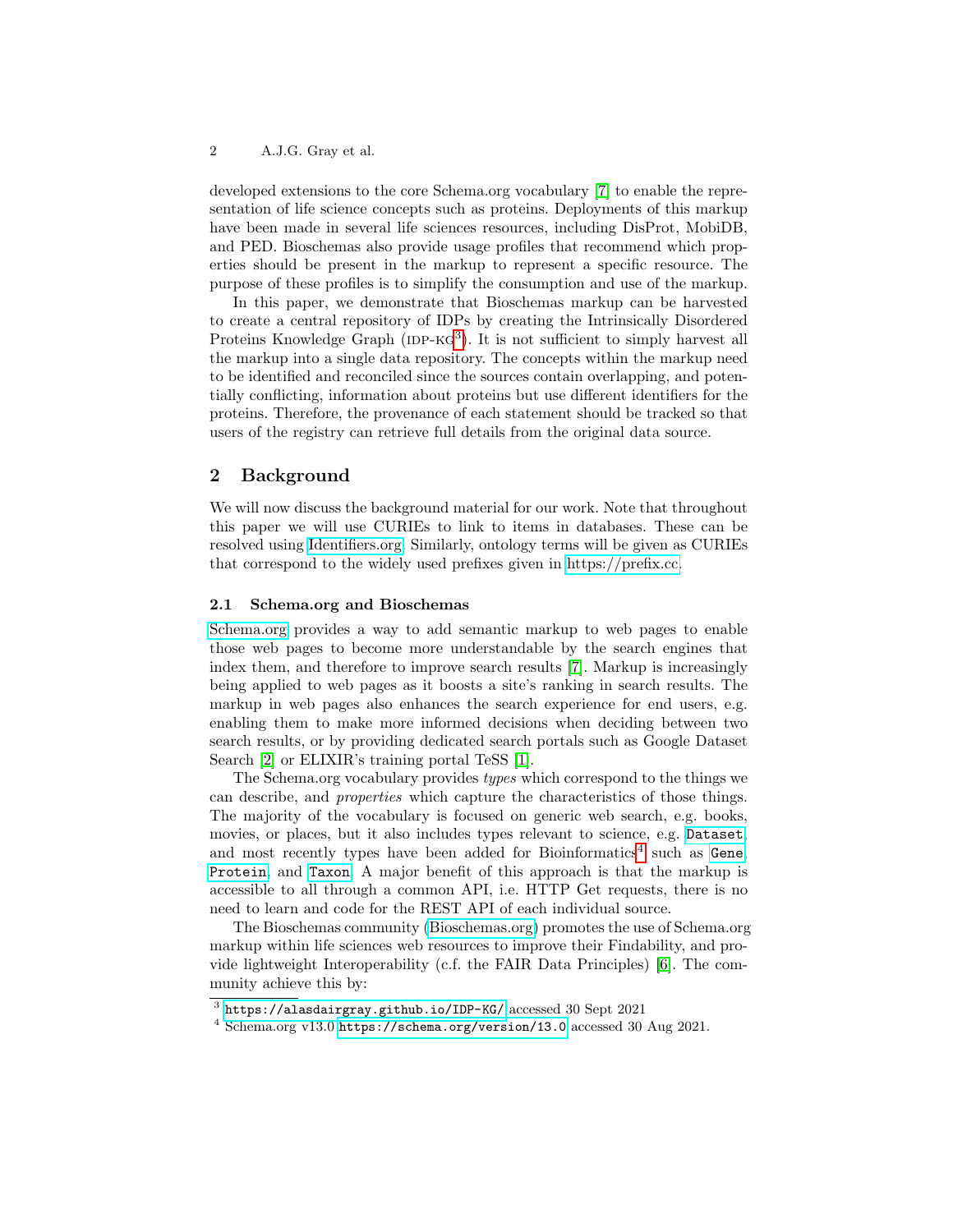- 1. Proposing extensions to the Schema.org vocabulary to include types and properties relevant for life sciences resources; and
- 2. Providing recommended usage profiles over Schema.org types.

Seven types covering key life sciences areas have been included in the Schema.org pending vocabulary. The Bioschemas community continue to work to add more types, e.g. the annotation of genes or proteins using a [SequenceAnnotation](https://bioschemas.org/SequenceAnnotation) type. The goal is not to replace existing life sciences ontologies, but to provide a lightweight vocabulary to aid discovery of resources. Once discovered it is expected that detailed biological models, captured with rich Interoperable ontologies, will be used to accurately describe the data.

For any given type in Schema.org, there can be a large number of properties available to use, many of which can be inherited from parent types. For example, the [Dataset](https://schema.org/Dataset) type has over 100 properties due to the inheritance from [CreativeWork](https://schema.org/CreativeWork) and [Thing](https://schema.org/Thing). This can make it difficult for developers of markup to know which properties to use, and certainly they are unlikely to use all. Bioschemas profiles<sup>[5](#page-2-0)</sup> provide usage guidelines for Schema.org types; identifying the most critical properties to aid search, and important properties for disambiguation; presented as minimal and recommended properties respectively. This provides a much smaller pool of properties for types relating to the life sciences.

## 2.2 Intrinsically Disordered Protein Data Sources

The ELIXIR IDP community<sup>[6](#page-2-1)</sup> curates and maintains many data resources that function as the basis of the IDPcentral registry. These specialist data sources are built around a subset of proteins having the interesting property of being unstructured or structurally disordered. The structural and functional aspects of such proteins are covered in three distinct resources.

DisProt [\[8\]](#page-9-4) is a manually curated database of IDPs where structural disorder and functional annotation is recorded directly from evidence in scientific publications. For each protein, Bioschemas markup is exposed describing all disordered regions and their functions. These are represented as a [SequenceAnnotation](https://bioschemas.org/SequenceAnnotation) that identify a region of the protein sequence using a [SequenceRange](https://bioschemas.org/SequenceRange) and associating it with a defined term from the IDPOntology [\[8\]](#page-9-4).

MobiDB [\[11\]](#page-9-5) is a comprehensive database with experimental and predicted protein disorder for all known protein sequences. Although all MobiDB entries are marked up with Bioschemas, only the most interesting subset of entries appears in the sitemap index. This subset contains ˜2k entries out of 189M entries in the complete MobiDB. A set of [SequenceAnnotation](https://bioschemas.org/SequenceAnnotation) types is exposed for each [Protein](https://schema.org/Protein) identifying all consensus predicted disordered regions, with the range of the region captured as a [SequenceRange](https://bioschemas.org/SequenceRange).

The Protein Ensemble Database (PED) [\[9\]](#page-9-6) is a primary database for the deposition of protein structural assemblies which include intrinsically disordered

<span id="page-2-0"></span> $^5$  Bioschemas profiles <https://bioschemas.org/profiles/> accessed 30 Aug 2021.

<span id="page-2-1"></span> $^6$  <https://elixir-europe.org/communities/intrinsically-disordered-proteins> accessed Sept 2021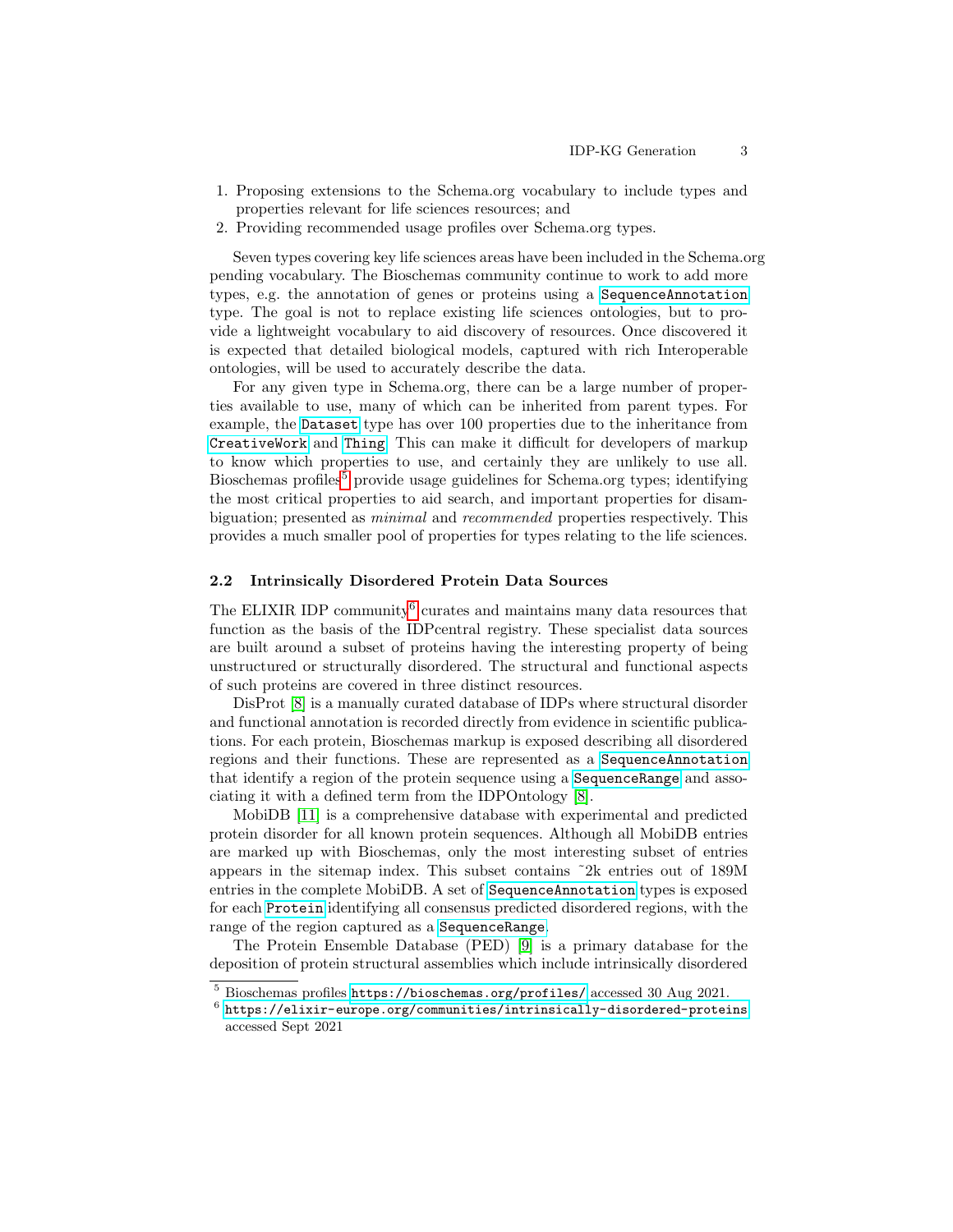4 A.J.G. Gray et al.

proteins. A database entry in PED consists of an ensemble of proteins, in contrast to the other two resources where an entry describes a single protein. At the protein level, the description is comparable to DisProt and MobiDB with individual proteins annotated with a series of [SequenceAnnotation](https://bioschemas.org/SequenceAnnotation) types having defined terms describing the detection method used to obtain structural information connected to a specific [SequenceRange](https://bioschemas.org/SequenceRange) region.

# 3 Knowledge Graph Generation

The creation of the IDP-KG requires two steps. First we must harvest the markup from each of the data sources. Second we need to transform the source markup into the model for the knowledge graph, reconciling the multiple identifiers for a specific protein into a single concept.

#### 3.1 Data Harvesting

The markup was extracted from the three data sources using the Bioschemas Markup Scraper and Extractor (bmuse). Markup is extracted using HTTP Get requests which means that resource specific APIs do not need to be coded for. To verify the correctness of the harvesting, we developed three datasets.

**BMUSE.** The Bioschemas Markup Scraper and Extractor (BMUSE<sup>[7](#page-3-0)</sup>) is a data harvester developed specifically to extract markup embedded within web pages. bmuse has been developed to extract markup embedded as either JSON-LD or RDFa, and also supports the use of both in the same page. The pages to be harvested can be static, or be single page applications (dynamic) that require JavaScript processing on the client side to generate the page content. bmuse harvests data from a given list of URLs or sitemaps; it does not perform web crawling by following links embedded within pages. A maximum number of pages to harvest per sitemap is also required.

For each page extracted, bmuse generates an n-quad file containing:

- 1. The extracted markup stored in an RDF named graph with the IRI of the named graph being uniquely constructed based on the date of the scrape and the page visited. Where the markup does not contain a subject IRI for the data, i.e. the JSON-LD markup does not include an @id attribute, bmuse substitutes in the page URL to avoid the use of blank nodes.
- 2. Provenance data about the data harvesting. This is stored in the default graph and describes the named graph in which the data is stored. The provenance data provided is:
	- URL of the page visited using [pav:retrievedFrom](https://prefix.cc/pav:retrievedFrom)
	- Date of extraction using [pav:retrievedOn](https://prefix.cc/pav:retrievedOn)
	- $-$  The version of BMUSE used to harvest the data using pav: createdWith

<span id="page-3-0"></span><sup>7</sup> <https://github.com/HW-SWeL/BMUSE> accessed Sept 2021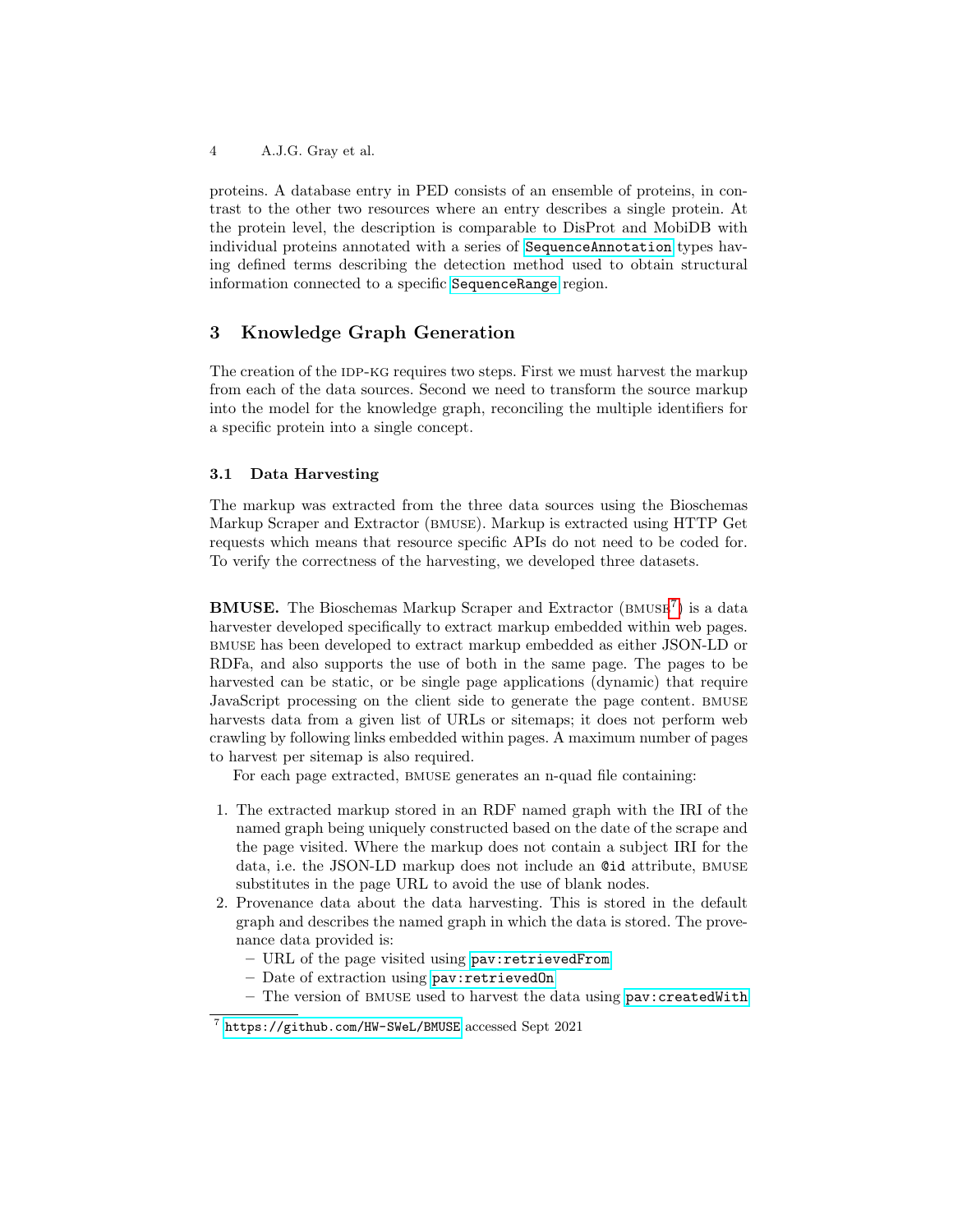The [pav:retrievedFrom](https://prefix.cc/pav:retrievedFrom) property can be used to provide the links back from individual pieces of data to the source from which it came. The other two properties are primarily used for debugging purposes, although the retrieval date can also be used to ensure that the most up to date data is available in the generated IDP-KG.

Harvested Data. To develop and test the data processing pipeline to be applied to the harvested data, we used a series of test datasets. These correspond to data harvested from the three data sources on 28 September 2021. We note that in the initial run of bmuse 13 pages produced errors due to timeouts. These pages were harvested in a second run with just those pages listed as targets.

- Test-8: This dataset consists of eight sample pages that correspond to those used in [\[5\]](#page-9-7). In constructing this test dataset, we ensured that there was at least one protein ([uniprot:P03265](https://identifiers.org/uniprot:P03265)) that was present in all three datasets. Two additional pages have been added since the previous work which correspond to the DisProt homepage and another page that exists in the Dis-Prot sitemap but contains no markup. These were added to ensure that the pipeline would work with pages not corresponding to protein information.
- Sample-25: This dataset contains the first 25 pages harvested from each of the sitemaps of the source databases. This corresponds to 5 to 9 pages of site structure and then first  $25$  protein pages per source<sup>[8](#page-4-0)</sup>. This dataset allowed us to check the pipeline would scale up.
- Full: This dataset contains all pages that could be harvested from the sitemaps of the three data sources. This contains the 5 to 9 pages of site structure per data source and all protein pages listed in the sitemap. This dataset is used to construct the IDP-KG.

#### 3.2 Data Transformation

After the data has been harvested, it is processed so that information about a particular protein, which can come from multiple sources, is consolidated into a single concept for the protein, with links back to where each piece of data originated. The data transformation process is available as a Jupyter Notebook<sup>[9](#page-4-1)</sup>. This is an extended version of the notebook presented in [\[5\]](#page-9-7), containing bug fixes and the ability to extract markup corresponding to more Bioschemas profiles.

The notebook uses SPARQL CONSTRUCT queries to extract the data from the harvested pages and convert them into the IDP-KG model, based on the Bioschemas vocabulary. While the queries are based on the properties listed in the corresponding Bioschemas profile, they make extensive use of OPTIONAL clauses since the data does not always exactly correspond to the profile.

<span id="page-4-0"></span><sup>&</sup>lt;sup>8</sup> The sitemap of each source is split into two entries in the BMUSE configuration file.

<span id="page-4-1"></span> $^9$  [https://github.com/AlasdairGray/IDP-KG/blob/main/notebooks/ETLProcess.](https://github.com/AlasdairGray/IDP-KG/blob/main/notebooks/ETLProcess.ipynb) [ipynb](https://github.com/AlasdairGray/IDP-KG/blob/main/notebooks/ETLProcess.ipynb) accessed Sept 2021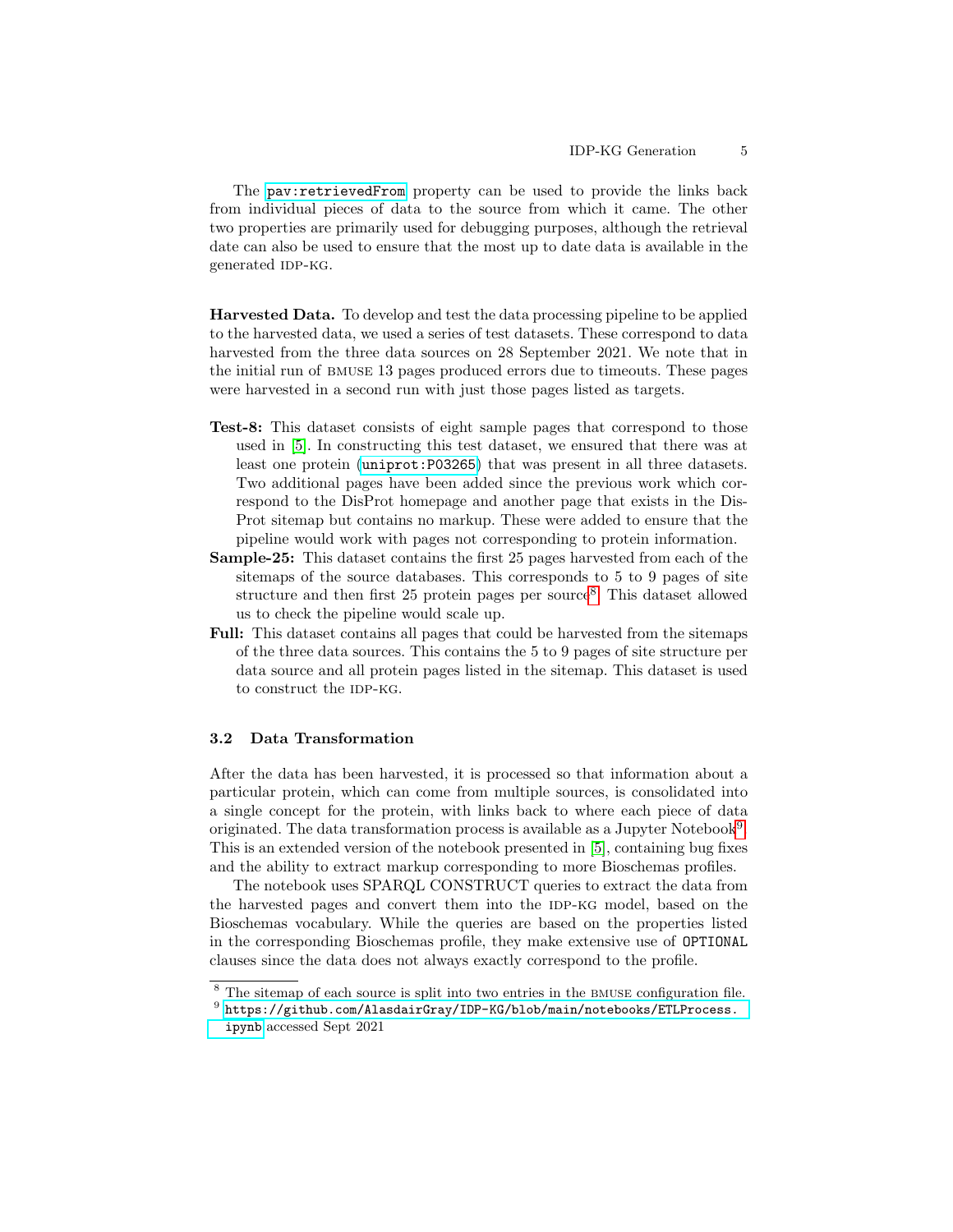6 A.J.G. Gray et al.

Bioschemas Profiles. Within the three data sources, we expected to find markup conforming to the following Bioschemas profiles:

- [DataCatalog](https://bioschemas.org/profiles/DataCatalog) (v0.3-RELEASE)
- [Dataset](https://bioschemas.org/profiles/Dataset) (v0.3-RELEASE)
- [Protein](https://bioschemas.org/profiles/Protein) (v0.11-RELEASE)
- [SequenceAnnotation](https://bioschemas.org/profiles/SequenceAnnotation) (v0.1-DRAFT)
- [SequenceRange](https://bioschemas.org/profiles/SequenceRange) (v0.1-DRAFT)

Additionally, within these profiles there are uses of the Schema.org types [PropertyValue](https://schema.org/PropertyValue) and [DefinedTerm](https://schema.org/DefinedTerm), which must be processed separately, and references to pages of type [ScholarlyArticle](https://schema.org/ScholarlyArticle).

While all the data conforms to the same data vocabulary, there are differences in the underlying usage. DisProt and MobiDB provide protein centric representations of the data. PED provides a cluster of proteins on a single page. These differences need to be consolidated into a coherent knowledge graph model centred around proteins.

Instance Merging. Each of the data sources uses their own identifier scheme to identify concepts in their data. Within the IDP-KG, we need to aggregate the data from the multiple sources into a single consolidated entry, which will need its own identifier. In considering the different entity types, it was decided that only the proteins would be merged, as there is no clear way to decide when two annotations are equivalent and it is not expected that multiple instances of the [Dataset](https://schema.org/Dataset) and [DataCatalog](https://schema.org/DataCatalog) data would appear in the different datasets.

The IDPcentral team have decided they will use UniProt accessions [\[12\]](#page-9-8) as a central spine for identifying proteins. This means that for each source web page about a protein, where the protein is identified by the data source's IRI, e.g. <https://disprot.org/DP00003>, the conversion process needs to align and merge this to a UniProt accession number. Fortunately each source includes a [schema:sameAs](https://prefix.cc/schema:sameAs) declaration to the UniProt accession, although different UniProt namespaces were used by the different sources. Each protein was given an IRI in the IDPcentral namespace of the form

https://idpcentral.org/id/<accession>

where  $\leq$  accession is replaced by the UniProt accession for the protein.

Knowledge Graph Construction. While constructing the IDPcentral knowledge graph, it was assumed that the data sources would contain declarations of the same property of information, e.g. the name of the protein. However, we do not assume that they are consistent in their content. There are two cases to consider. The first is that each source contains different values but these compliment each other, e.g. a list of synonyms where no source will necessarily have a complete set but by merging the data from the sources the IDPcentral knowledge graph would have a more complete set. The second case is where two sources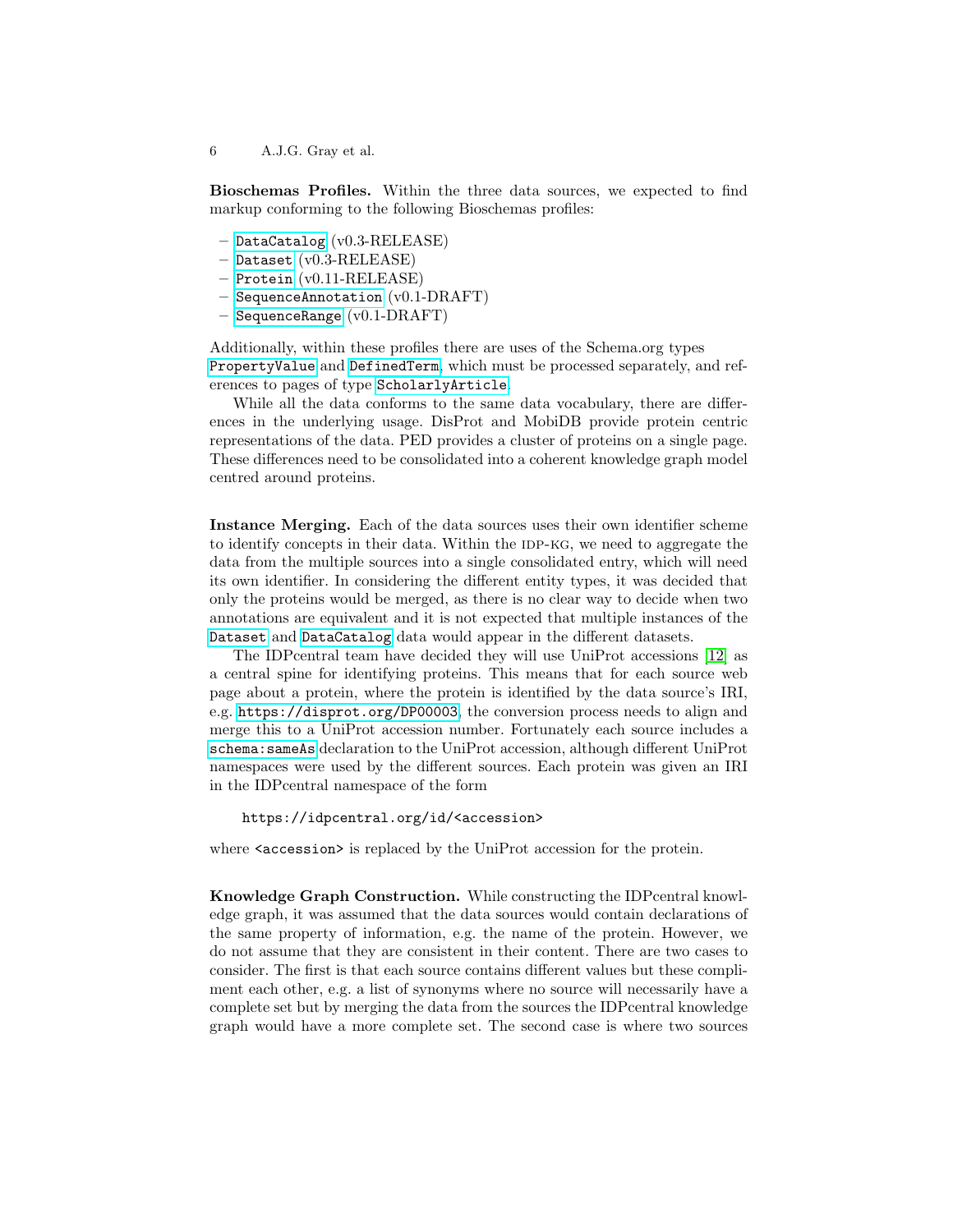have differing values for a property which should have a single specific value, e.g. protein name. Rather than decide that a specific source's value should be used, we have decided to include all values available in the sources together with the provenance. Users of the data can then decide on the correct value, and feedback issues to the source with the erroneous value.

To support providing statement level provenance, we adopted the named graph approach that was used in the Open PHACTS platform [\[4\]](#page-9-9). This involves placing data statements in named graphs based on the page where they have been harvested from. The provenance data declared about the named graph is stored in the default graph.

## 4 Data Analysis

To verify the generated knowledge graph, we performed various data analyses. These build on the queries from [\[5\]](#page-9-7) but go further in their analysis. The queries are available in a Notebook<sup>[10](#page-6-0)</sup> and also through the IDP-KG SPARQL endpoint<sup>[11](#page-6-1)</sup>.

#### 4.1 Knowledge Graph Statistics

We first give an overview of the IDP-KG using the statistics recommended in the HCLS Community Profile for Dataset Descriptions [\[3\]](#page-9-10). A summary of some of the key statistics can be found in Table [1,](#page-7-0) with the full statistics available in the notebook. The basic statistics show that the key difference between our three knowledge graphs is the number of proteins. This is shown by the number of properties and classes being constant between the three samples. This verified that we were getting consistent performance from our ETL process over the different harvested data samples, and our domain experts have verified the content of the test-8 knowledge graph. We note that there are only two instances of the [Dataset](https://schema.org/Dataset) type. This is due to an unresolved bug in bmuse, but does not affect the retrieval of proteins.

Table [2](#page-7-1) presents a comparison between the number of proteins found in the original data sources and the number in the IDP-KG. The comparison gives the number of proteins in the different intersections of the data sources. The table shows that the data harvesting completely recreates the information available in the data sources.

#### 4.2 IDP Analysis Queries

Now that we have verified that the IDP-KG is complete with respect to the content of the sources, we can use it to analyse the data available about IDPs.

<span id="page-6-0"></span> $^{10}$ [https://github.com/AlasdairGray/IDP-KG/blob/main/notebooks/](https://github.com/AlasdairGray/IDP-KG/blob/main/notebooks/AnalysisQueries.ipynb)

[AnalysisQueries.ipynb](https://github.com/AlasdairGray/IDP-KG/blob/main/notebooks/AnalysisQueries.ipynb) accessed Sept 2021

<span id="page-6-1"></span><sup>11</sup> We have deployed the "Snorql - Extended Edition ([https://github.com/](https://github.com/ammar257ammar/snorql-extended) [ammar257ammar/snorql-extended](https://github.com/ammar257ammar/snorql-extended))" query interface at [https://swel.macs.hw.ac.](https://swel.macs.hw.ac.uk/idp) [uk/idp](https://swel.macs.hw.ac.uk/idp) with access to the same queries that are used in the analysis notebook.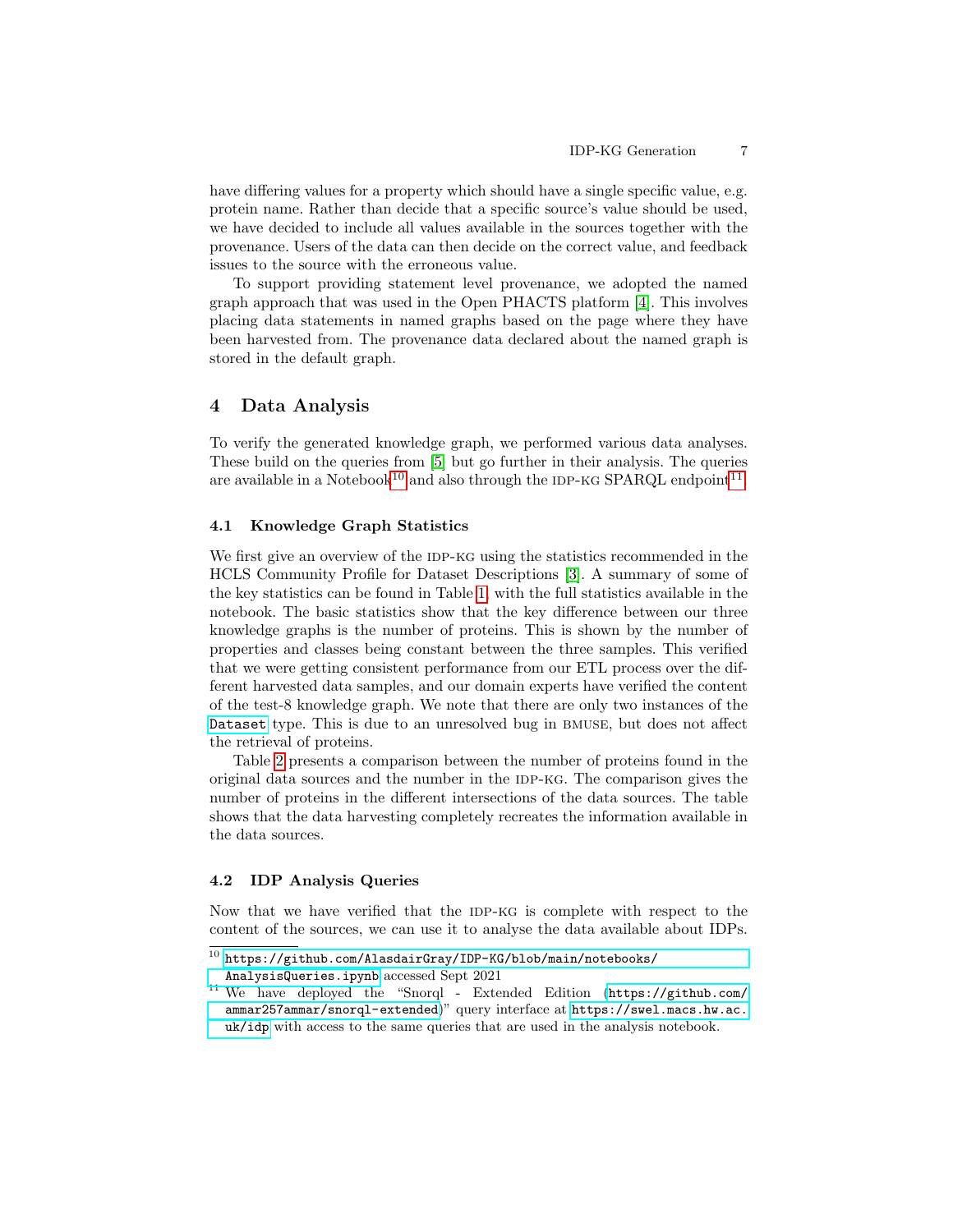| KG         |     | $Test-8$ Sample-25 | Full          | KG                   |     | $Test-8$ Sample-25 | Fulll      |
|------------|-----|--------------------|---------------|----------------------|-----|--------------------|------------|
|            |     |                    |               | DataCatalog          |     |                    |            |
| Triples    | 766 |                    | 7,704 278,572 | Dataset              |     |                    |            |
| Subjects   | 179 | 1.706              | 62.972        | DefinedTerm          | 32  | 126                | 4.262      |
| Properties | 34  | 34                 | 34            | PropertyValue        | 57  |                    | 652 17.607 |
| Objects    | 207 | 1.818              | 67,334        |                      |     |                    |            |
| Classes    | 8   |                    |               | Protein              |     | 691                | 2.701      |
| Literals   | 140 | 715                | 18.177        | ScholarlyArticle     |     | 751                | 2.578      |
|            |     |                    |               | SequenceAnnotation   | 32  |                    | 350 15,767 |
| Graphs     | 101 | 81                 | 4.287         | $S$ equence $B$ ange | 321 |                    | 350 15 767 |

<span id="page-7-0"></span> $\frac{S_{10}}{10}$   $\frac{S_{11}}{10}$   $\frac{S_{21}}{100}$   $\frac{S_{350}}{15,767}$ <br>Table 1. HCLS Dataset Description statistics for IDP-KG.

| Description                                       | <b>IDP Sources IDP-KG</b> |                   |
|---------------------------------------------------|---------------------------|-------------------|
| <b>Havested Pages</b>                             |                           | 4286              |
| DisProt Pages                                     |                           | $20\overline{39}$ |
| MobiDB Pages                                      |                           | $20\overline{75}$ |
| PED Pages                                         |                           | 172               |
| <b>Protein Pages</b>                              |                           | 4284              |
| DisProt entries (from sitemap)                    | 2038                      | 2038              |
| MobiDB entries (from sitemap)                     | 2074                      | 2074              |
| PED entries (from sitemap)                        | 172                       | 172               |
| Distinct Proteins (Union)                         | 2701                      | 2701              |
| DisProt Proteins                                  | 2038                      | 2038              |
| MobiDB Proteins                                   | 2074                      | 2074              |
| <b>PED</b> Proteins                               | 90                        | 90                |
| $DisProt \setminus (MobiDB \cup PED)$             | 586                       | 586               |
| $MobiDB \setminus (DisProt \cup PED)$             | 624                       | 624               |
| $\overline{PED \setminus (DisProt \cup MobileB)}$ | 34                        | 34                |
| $(DisProt \cup MobileDB)$                         | 2667                      | 2667              |
| $(DisProt \cup PED)$                              | 2077                      | 2077              |
| $(MobiDB \cup PED)$                               | 2115                      | 2115              |
| $DisProt \cap Mobile$                             | 1445                      | 1445              |
| $DisProt \cap PED$                                | 51                        | 51                |
| $\overline{\text{MobiDB}} \cap \text{PED}$        | 49                        | 49                |
| $(DisProt \cap MobileDB)$<br><b>PED</b>           | 1401                      | 1401              |
| $(DisProt \cap PED)$<br>MobiDB                    | 7                         | 7                 |
| $(MobiDB \cap PED)$<br>DisProt                    | 5                         | $\overline{5}$    |
| $DisProt \cap MobileDB \cap PED$                  | 44                        | 44                |

<span id="page-7-1"></span>Table 2. Comparison of proteins present in the IDP-KG and the original data sources.

The answers presented in this section are possible due to the aggregation of the data into a single knowledge graph. We only perform the following analysis over the full IDP-KG. The full set of responses to these queries are available through the notebook or IDP-KG SPARQL endpoint.

From Table [1](#page-7-0) we can see that there are 15,767 annotations on the proteins. These correspond to 11,046 from DisProt, 4,488 from MobiDB, and 233 from PED [\(annotations per dataset query\)](https://github.com/AlasdairGray/IDP-KG/blob/main/queries/annotations/annotation-per-dataset.rq). Using the [annotations in multiple datasets](https://github.com/AlasdairGray/IDP-KG/blob/main/queries/annotations/protein-annotations-multi-datasets.rq) [query,](https://github.com/AlasdairGray/IDP-KG/blob/main/queries/annotations/protein-annotations-multi-datasets.rq) we can see that there are 912 proteins with annotations from more than one dataset, with https://idpcentral.org/id/P04637 having a total 77 annotations, contributed by all 3 datasets. Using the [annotations per article query,](https://github.com/AlasdairGray/IDP-KG/blob/main/queries/annotations/annotations-per-article.rq) we find that there are 2,578 distinct scholarly articles referenced in the annotations, with the article [pubmed:20657787](https://identifiers.org/pubmed:20657787) providing 80 annotations. Finally, using the [annotations per term code query,](https://github.com/AlasdairGray/IDP-KG/blob/main/queries/annotations/annotations-by-term-code.rq) we found that 149 codes from the Intrinsically Disordered Protein Ontology are used, with [IDPO:00076](https://disprot.org/idpo/IDPO:00076) (Disorder) being the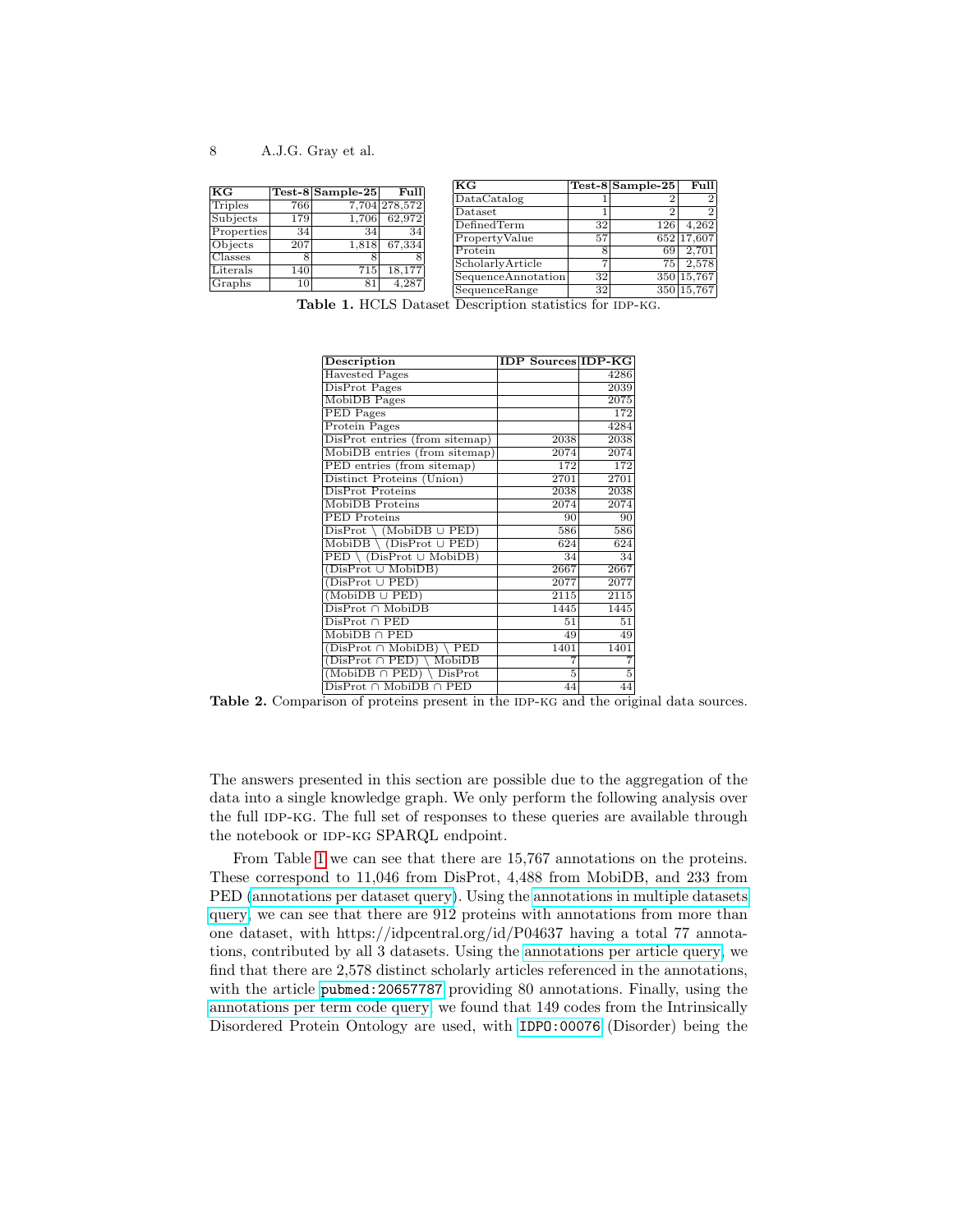most common with 7,542 instances, followed by [IDPO:00063](https://disprot.org/idpo/IDPO:00063) (Protein Binding) with 1,325 instances.

## 5 Related Work

Schema.org markup is extensively used by search engines (Google, Microsoft, and Yandex) to optimise search results (SEO) [\[7\]](#page-9-0). Rather than trying to infer the topic and content of a page, the markup states explicitly what the page is about. Based on this markup, search companies have been building extensive knowledge graphs about the content of the Web, with the Google Knowledge Graph being the most widely known. As well as improving search results, these internal knowledge graphs are used to provide information boxes and rich snippets for search results. Google have developed a dedicated Dataset Search Portal based on the markup embedded within web pages about data on the web [\[2\]](#page-9-1). The work reported here uses the same approach of harvesting data from the Web to generate a knowledge graph, but rather than doing this at the scale of the Web, we have focused on a specific life sciences community who had a need to aggregate their disparate data sources without needing to establish an agreed set of web services. The ELIXIR TeSS training portal [\[1\]](#page-9-2) uses Bioschemas markup embedded within web pages to populate its registry. TeSS maintains a list of sources that it gathers its data from, and as there is no overlap in the content it does not need to reconcile the concepts that it retrieves.

The work presented in this paper relies on the ability to harvest markup embedded within web pages. The common crawl [\[10\]](#page-9-11) is a public dataset containing content retrieved from the Web. While it contains large amounts of data that can be utilised to imitate the search engines, it does not have the focus required for this work. Gleaner<sup>[12](#page-8-0)</sup> is an open source tool that can be used for harvesting markup embedded within web sites. It has been built to exclusively extract Schema.org markup; which limits it applicability when using new types and properties that have yet to be included into the Schema.org vocabulary. It also does not track where content has been retrieved from.

## 6 Conclusions and Future Work

In this work, we have shown that Bioschemas markup can be harvested, transformed using a standard API  $(c.f. \text{ HTTP Get})$ , and used to generate a community focused knowledge graph. We verified that the breadth of coverage was equivalent to the original sources, and showed that the resulting knowledge graph can be used to gain further insight into the domain. As future work, we plan to extend the number of sources from which we harvest data and to further exploit the IDP-KG to gain further insights into IDPs. We also intend to extend our transformation framework so that it can be applied in other life sciences communities with Bioschemas markup.

<span id="page-8-0"></span> $\frac{12 \text{ https://gleaner.io/} \text{accessed September 2021}}{12 \text{ https://gleaner.io/} \text{accessed September 2021}}$  $\frac{12 \text{ https://gleaner.io/} \text{accessed September 2021}}{12 \text{ https://gleaner.io/} \text{accessed September 2021}}$  $\frac{12 \text{ https://gleaner.io/} \text{accessed September 2021}}{12 \text{ https://gleaner.io/} \text{accessed September 2021}}$